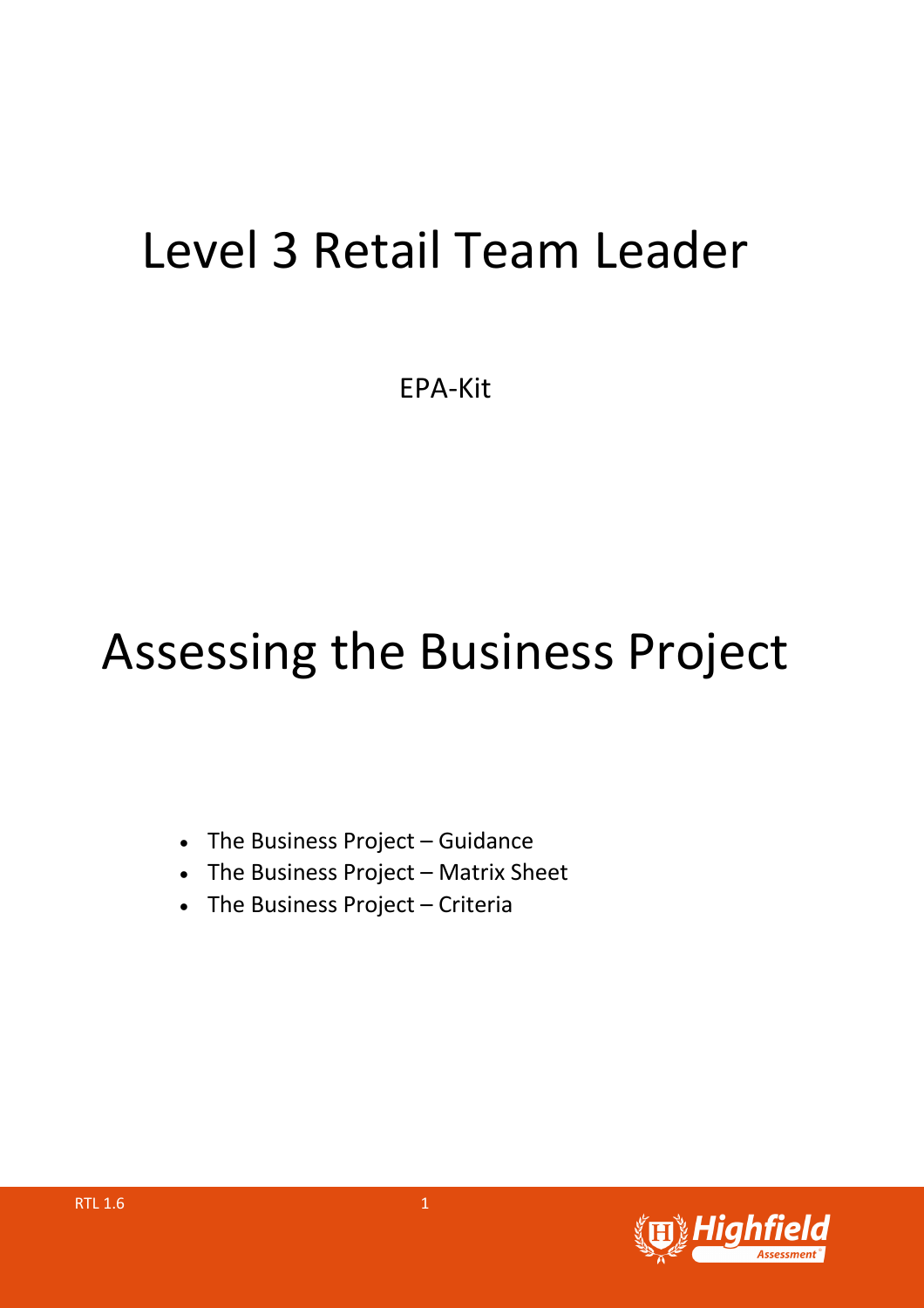## **Retail Business Project**

The purpose of the business project is to ensure the apprentice understands today's industry and what the consumer wants in a retail business, while relating this to their own retail organisation.

The project topic should focus on an immediate problem, opportunity or idea in line with the scope of the apprentice's day-to-day role. For example, a potential cost saving for the business through improving efficiency, reducing waste or finding alternative ways of working to achieve the business's objectives. The project should allow the apprentice to showcase their knowledge, behaviours and skills from across the apprenticeship standard and should include a research proposal which will identify measurable improvements and make recommendations for their implementation.

Once the project has been identified by the apprentice, it should be discussed with their employer/training provider, this should be at least 1 month prior to the readiness for independent end-point assessment. The employer/training provider will then determine whether the proposed project has the potential to meet the criteria of the business project. The apprentice will then prepare a 1-page synopsis of their proposed project to bring to the end-point assessment planning meeting no less than five working days prior to the presentation.

The apprentice will be required to prepare a written copy of their proposal which should be 200 to 300 words and then present it to the end-point assessor at a pre-planned meeting, which may be face-to-face or via a web-based system. At this meeting the apprentice, the end-point assessor and the employer will discuss the proposal and the end-point assessor should approve it. If for any reason the proposal is not approved, the apprentice must re-submit a revised proposal within 1 week.

Once the proposal has been approved, the apprentice will have no more than the 3-month assessment window period to prepare their project. Although there is no stipulated word count, the Highfield guide is to complete 2,000 – 5,000 words and should include:

- an introduction and background
- an outline of the challenge or opportunity
- aims and objectives
- evidence of consultation and engagement of stakeholders
- evidence of effective research
- legislative requirements that have been explained and adhered to
- an analysis of costs and commercial context
- identification of measurable improvements and benefits to the organisation
- justified recommendations for implementation
- proposed timeframes for implementation

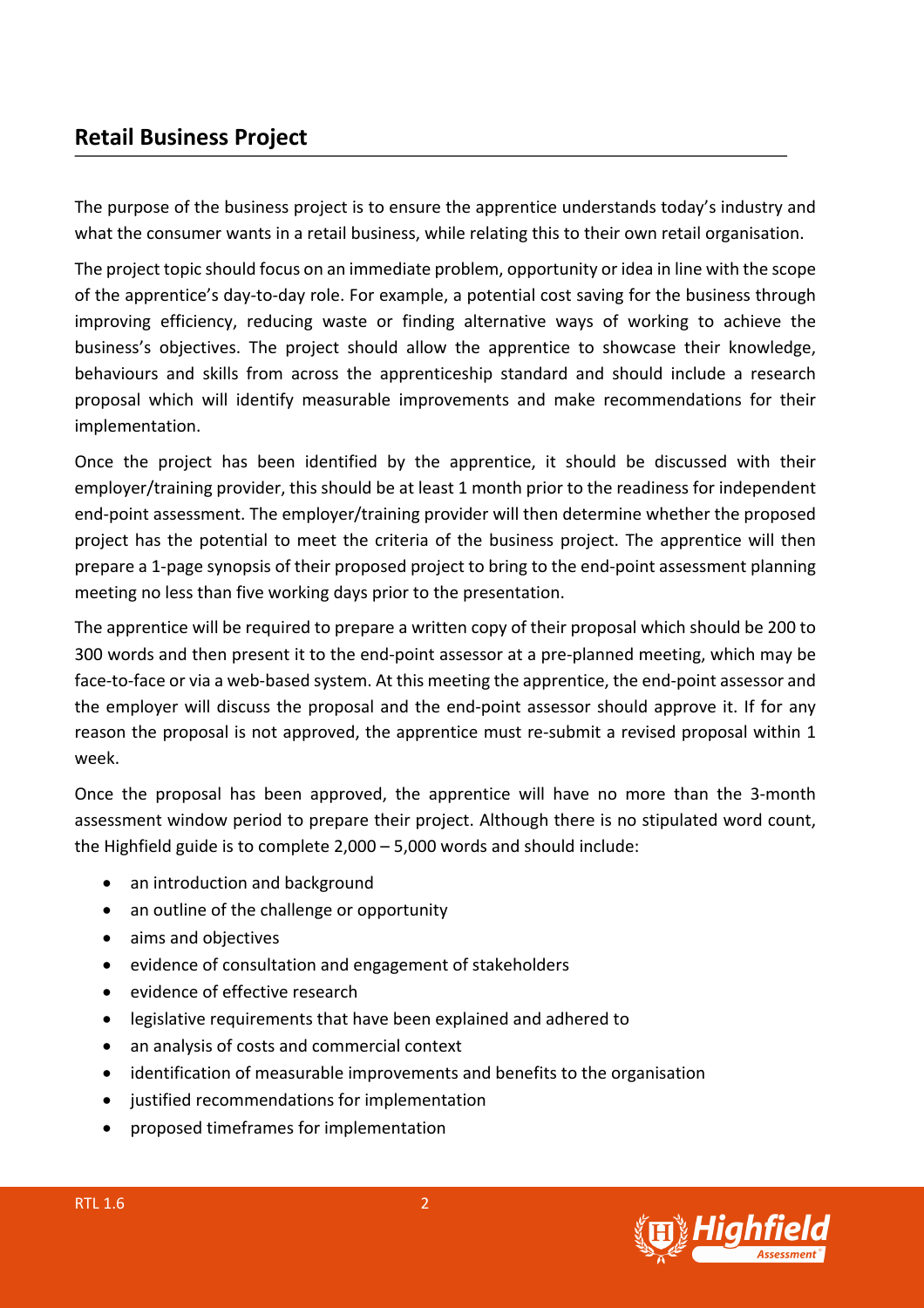The apprentice should be given sufficient time to undertake the research and writing of the project and allocated the required facilities either within or away from the workplace. In addition, time will need to be given to allow the apprentice to prepare for the presentation of their project.

The business project must be presented to the end-point assessor within the 3-month assessment period at a pre-arranged date, which will be mutually agreed. The written project, plus any supporting information, must be submitted to Highfield at least 5 days in advance of the apprentice's presentation, which will enable the end-point assessor to read, reflect and prepare questions for the presentation given by the apprentice. The business project should be submitted via Dropbox, in either PDF or Word format.

The apprentice may present their project in a format of their choosing; however, they should ensure that they cover the key recommendations from their project within the detail contained within the report.

The apprentice will have 30 minutes to deliver their presentation to the end-point assessor and this should include time for questions and answers at the end. An appropriate, quiet place should be available for the presentation to ensure that there are no interruptions; this may be on or off site. The employer can be present during the presentation as an observer only and as such, must not interact with the assessment activity.

The end-point assessor with then mark the written project and the presentation gains the criteria listed below.

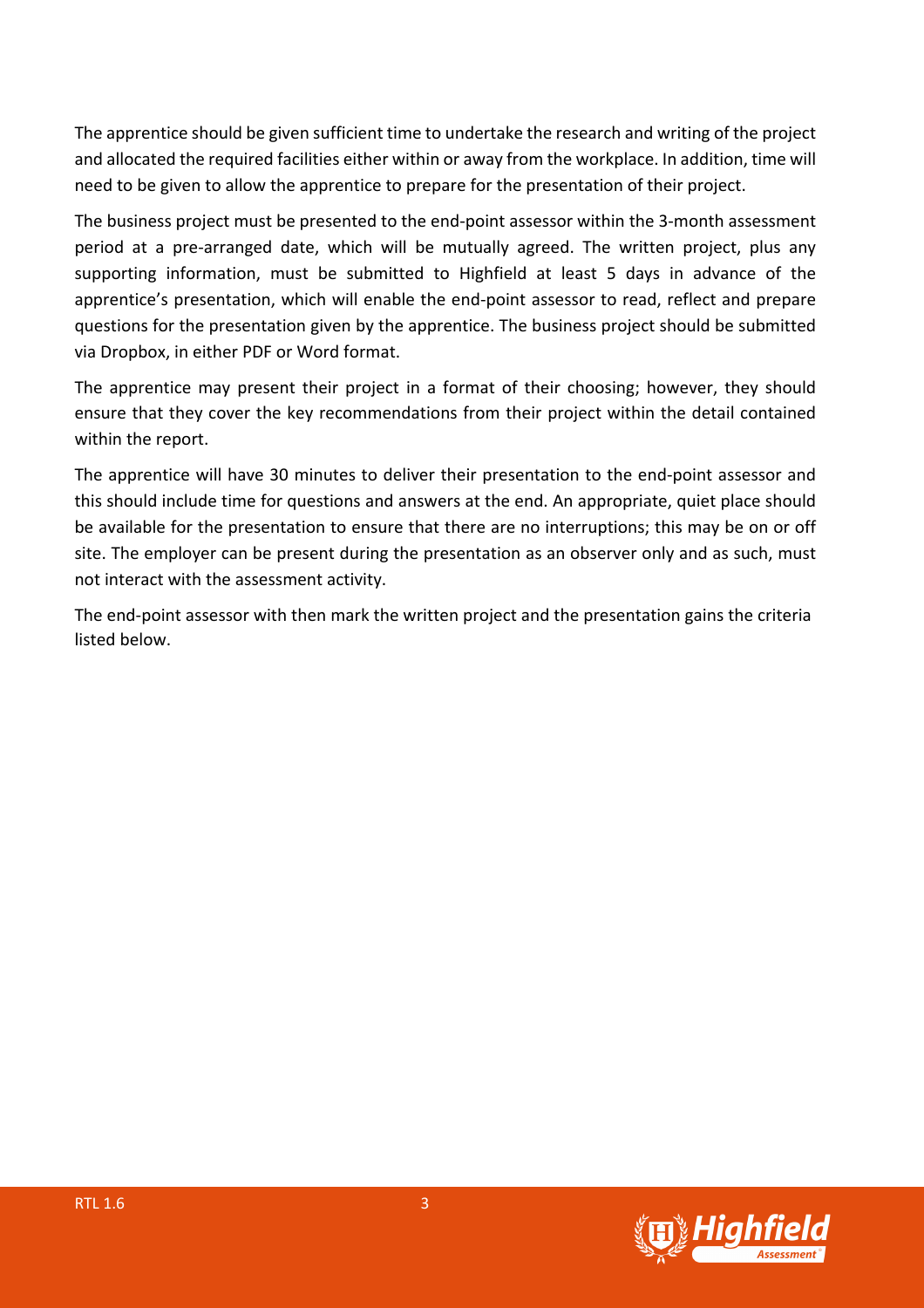The following page includes the criteria that must be covered by the business project.